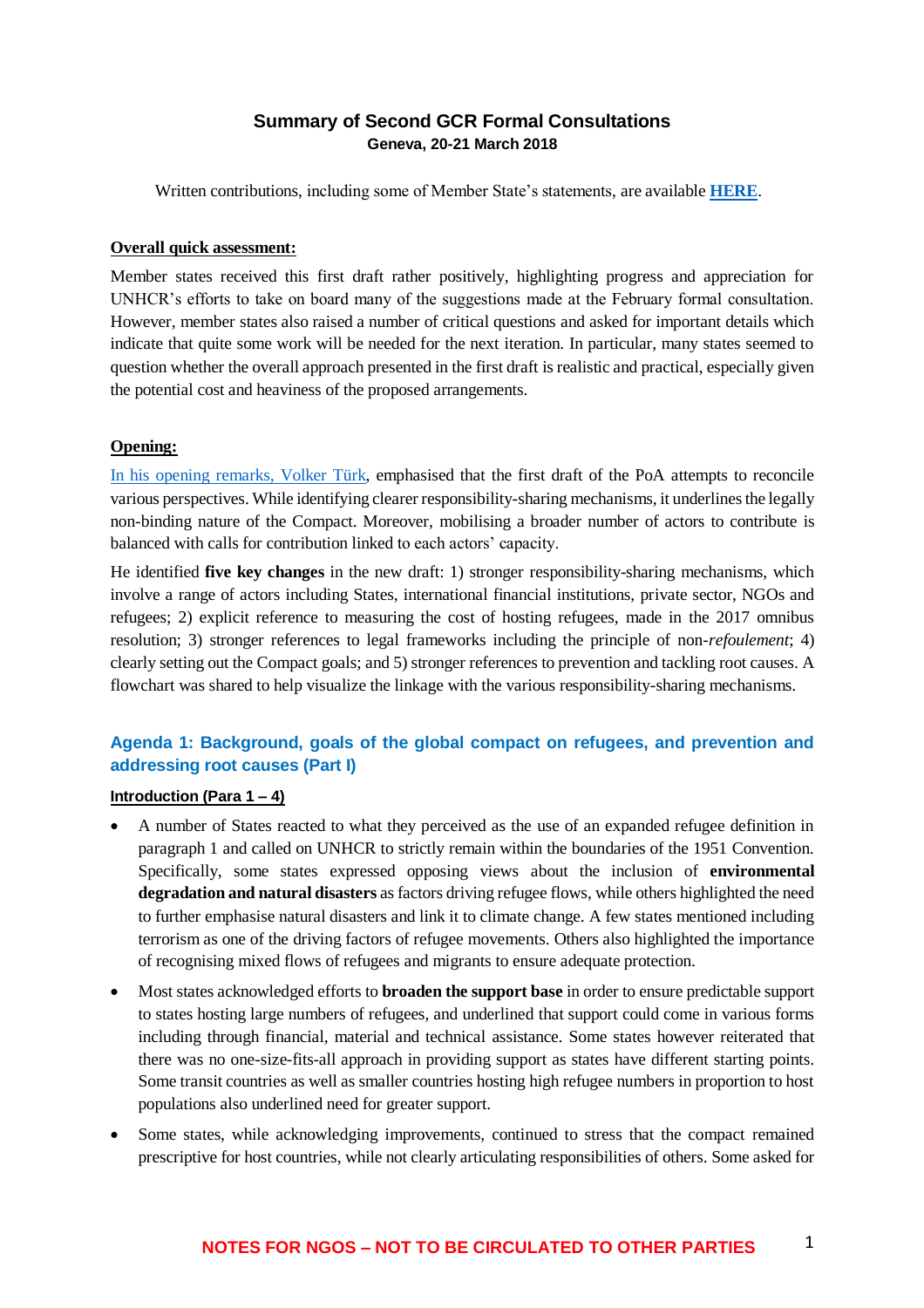a specific paragraph to be included in the introduction to underline the challenges low-and middleincome countries face in hosting large refugee populations.

- Emphasis on a **multi-stakeholder approach** to address large scale movement of refugees was widely welcomed. The involvement of development actors, IFIs, the private sector and civil society was considered positive, but some states called for further clarifying their roles and responsibilities. The need to include sub-regional bodies as well as increasing refugee participation was also noted by some states. The vital role of local and national red cross and crescent societies was also highlighted. In this regard, there was a proposal to include a specific paragraph on partnerships, which was taken up by Volker Türk in his concluding remarks.
- At least one state cautioned against shifting responsibility to protect and assist refugees to non-state actors.
- The **role of regional cooperation** in addressing large scale refugee movements was also noted, and some Latin American states mentioned the ["The 100 points of Brasilia"](http://www.itamaraty.gov.br/images/banners/ReuniaoPactoGlobalRefugiados/The_100_Points_of_Brasilia.pdf), compiled recently, to share best practices from the region in addressing refugee situations. References were also made to AU/IGAD and to the Bali Process and ASEAN AHA Center.
- Most states welcomed stronger **references to normative frameworks** including the principle of non*refoulement*, 1951 Convention, various regional refugee protection instruments as well as human rights and humanitarian law. A few states noted that the global compact must be guided by the UN charter and should include a specific reference to it. Others called for specific references to human rights conventions including Convention on the Rights of the Child, Committee on the Elimination of Discrimination Against Women and Convention against Transnational Organised Crime. Some states also underlined that stronger rights references must be accompanied by calls for states to accede to the Refugee Convention/Protocol. A few other states noted the need to mention international frameworks related to natural disasters including the Sendai Framework and the Platform for Disaster Displacement.
- The need to specifically mention respect of **humanitarian principles** in the Global Compact was also underscored by a number of states.

### **Goals of the global compact (para 5 – 7)**:

- While a number of donor states welcomed the first draft's attempt to clearly set out measurable **goals for the compact**, several others, particularly host states, requested goals reflect the four objectives set out in paragraph 18 of the New York Declaration (ease pressure on host states, enhance refugee selfreliance, expand access to third-country solutions, and support conditions in countries of origin for return in safety and dignity). Host states particularly underlined that goals should be able to clearly reflect progress towards easing pressure on countries hosting large refugee populations.
- While most states welcomed the legally non-binding and voluntary nature of the compact, a number of other states requested clarification on what was meant by "**voluntary but mutually reinforcing**", and wondered what were the implications of using such a terminology. Volker Turk, in his closing remarks, clarified that this was a formula to balance voluntariness with the need for strengthened international cooperation to ensure predictability in responding to refugee situations.

### **Prevention and addressing root causes (Para 8 – 9):**

• Most states welcomed a specific paragraph in the first draft on prevention and addressing root causes and highlighted that this be linked to ongoing UN reforms in [peacekeeping](http://www.securitycouncilreport.org/atf/cf/%7B65BFCF9B-6D27-4E9C-8CD3-CF6E4FF96FF9%7D/a_72_525.pdf) and [development.](http://undocs.org/A/72/684)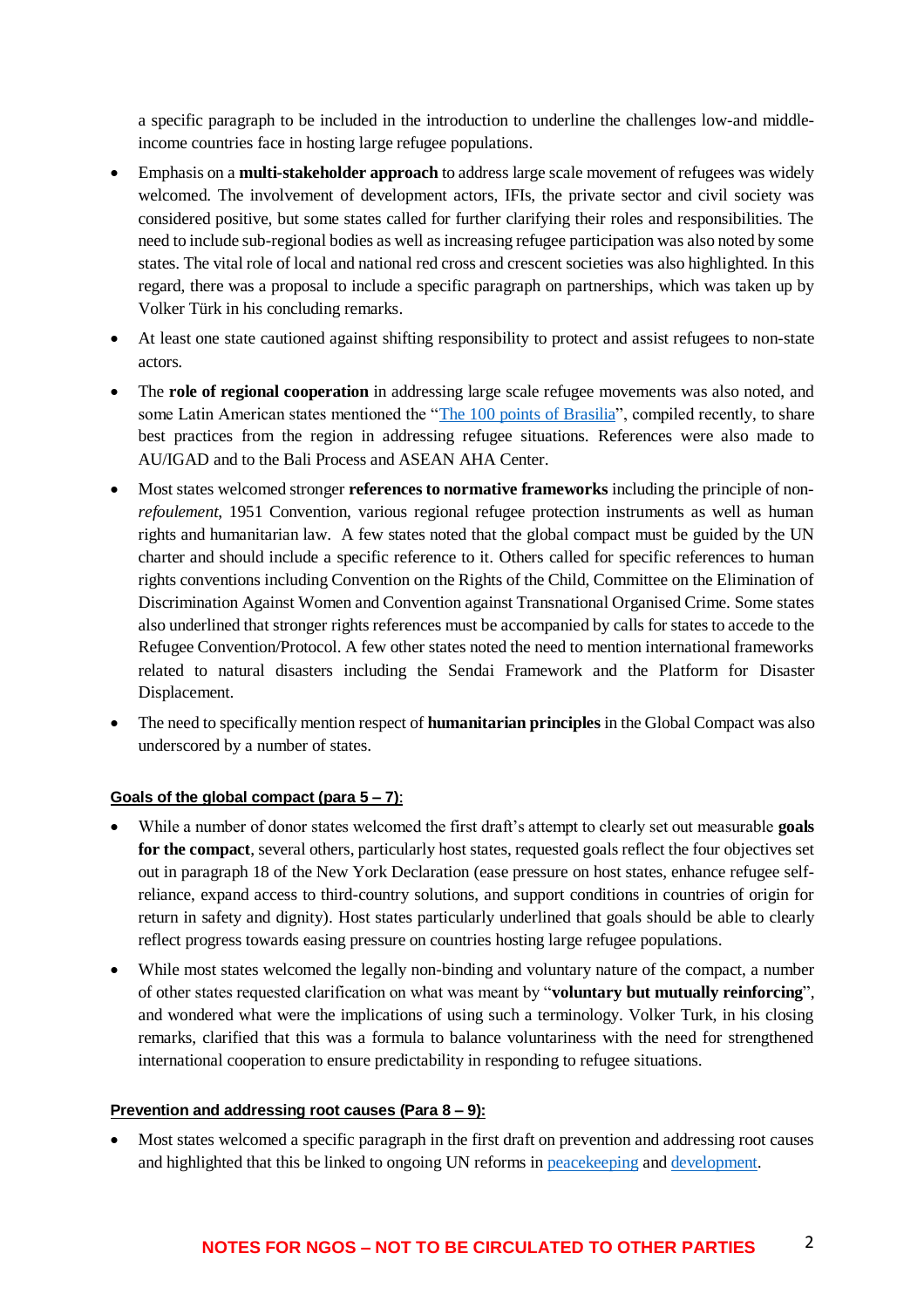- Some noted the need for actionable commitments related to prevention and addressing root causes, while others felt this took the compact away from its primary goal to ease pressure on host states.
- Some states noted the responsibility of countries of origin to prevent displacement and encouraged establishing accountability measures in this regard.

## **Agenda 2: Programme of action: Mechanisms for burden-and responsibility-sharing**

- There was a strong call, notably from African States, to reference the [Durban Declaration](http://www.un.org/WCAR/durban.pdf) to address racism, racial discrimination, xenophobia and related intolerance.
- A few states, while welcoming a stronger focus on women, stressed the need to have robust language on intersecting vulnerabilities including those of children and people living with disabilities. There was a proposal to streamline disability across the text as well as to the necessity to refer to Accountability to Affected Populations.

### **Mechanisms for responsibility-sharing (para 13 – 26)**

- Most states welcomed the further details on various **responsibility-sharing mechanisms** proposed at all levels in the first draft. However, they sought clarification on how all these mechanisms – global refugee summits, Global Support Platform, Solidarity Conferences and national and regional arrangements – complemented each other and added value to ensuring predictability and equity in addressing refugee situations. A lot of elements seem to be in need of clarification, especially in order to convince states and ensure that the proposed architecture is not duplicative, heavy and is coherent with existing mechanisms such as ExCom, etc.
- Some donor countries expressed concern about the cost implications of these structures and the close involvement of UNHCR in convening and servicing them. They feared this might deviate UNHCR from its core protection mandate, thus also questioning whether UNHCR should be heading such structures as the Platform and the refugee summits. Several host countries were also wary of the ability of these new mechanisms to generate additional support.
- Convening **global refugee summits** was generally welcomed given its potential to keep sustained focus on refugee issues, although some states proposed that these be five-yearly and convened by the UN Secretary General to make ministerial-level participation more attractive. Others also debated whether such regular summits would not generate fatigue rather than momentum. A few states underlined the need for such summits to include refugees and civil society.
- A number of states also raised questions about the amount of work to be done in order to properly prepare a pledging template and mechanism that would be geared towards collecting multistakeholder, multi-sector pledges, going beyond financial aspects to include resettlement, technical cooperation, etc.
- Regarding the **Global Support Platform**, several states asked for clarifications on its composition, trigger mechanisms and terms of reference. States underlined too that the Platform should not engage in operational activities. Some states requested UNHCR to conduct a desk-based exercise / simulation to gauge its viability and how it would work. As a reply, Volker Türk indicated that such a simulation could be organized at lunch time on both days at the April formal consultation.
- Several states expressed doubts on whether **solidarity conferences** could bring in additional resources given the limited success of pledging conferences for humanitarian crises.
- **National arrangements** were welcomed, and some host states requested further underlining the principle of national sovereignty as well as the obligation to respect national policies and systems. A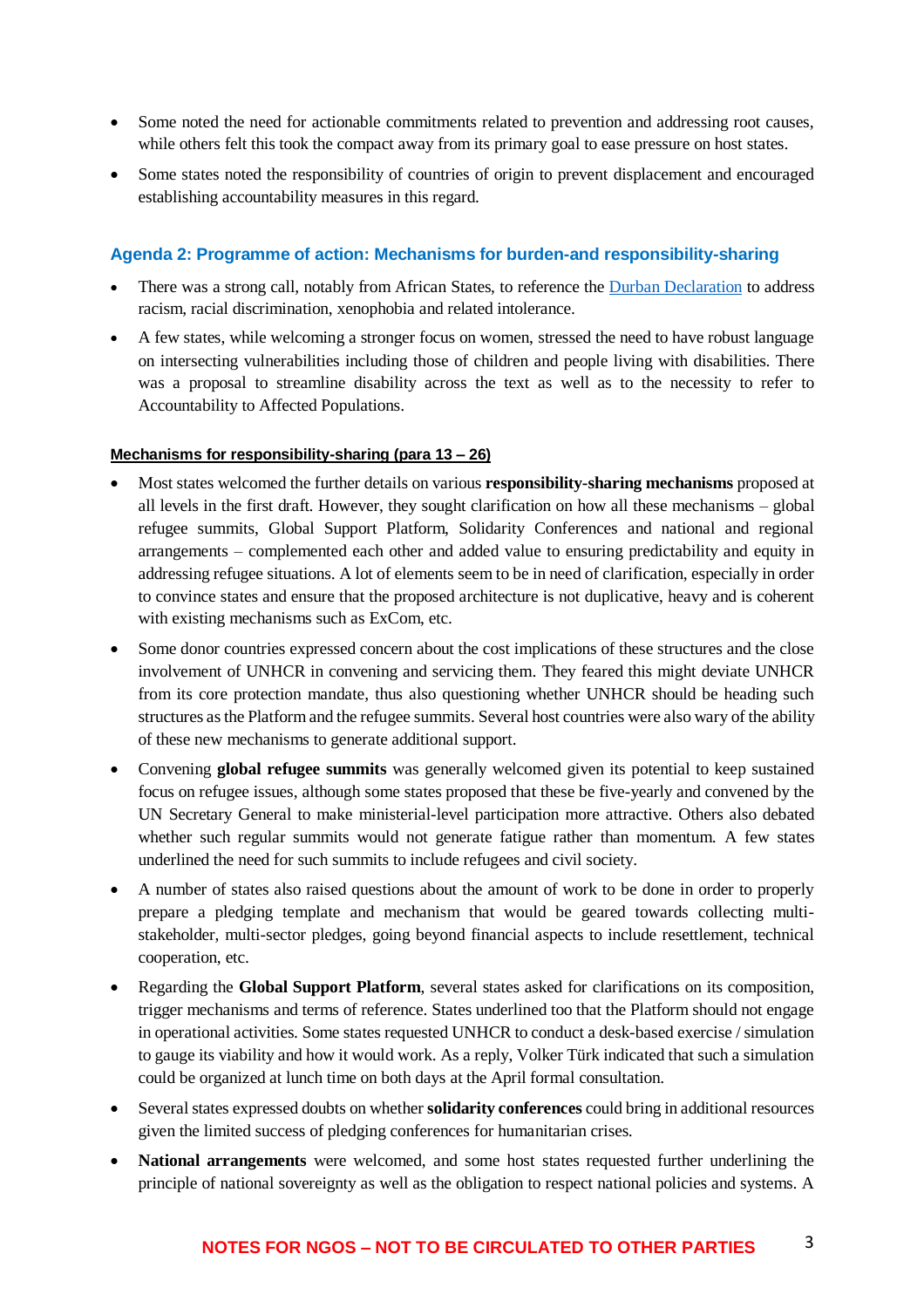proposal was made to provide flexibility for similar arrangements to be convened at the regional level too. Some donor states, while endorsing such arrangements, also highlighted the need for humanitarian action to be independent of national structures in situations where this is necessary to reach marginalised groups. At least one state mentioned that focus on regional and national approaches should not exonerate global responsibility to address refugee situations.

#### **Key tools for responsibility-sharing (Para 27 – 42)**

- Some states expressed wariness about the new measures' potential to bring in **additional funding** considering that several refugee contexts are already chronically under-funded, especially in Africa.
- Many host states expressed concerns about indications in the first draft that invites them to undertake policy changes, which are supposed to be matched by contributions from the international community. States said they saw this as an attempt to **condition funding to policy changes**, and asked to remove this reference in future iterations. Similarly, some states requested that the reference to 'aid effectiveness' principles be deleted, seeing this as implying conditionality.
- Several states underlined the need to **strengthen links between development and humanitarian action**, and in this regard, asked for adding references to the World Humanitarian Summit, the New Way of Working and the Agenda for Humanity. A few others noted that these, including the Grand Bargain (referenced in the first draft), were not inclusive inter-governmental processes, not instruments adopted by consensus by UN Members States, so references to these must be deleted.
- Discussions on the **multi-stakeholder approach** focused on the role of local authorities, cities and networks. While some states welcomed this, others noted that while including sub-national agencies particular attention must be paid not to bypass national authorities in order to maintain policy and operational coherence. Others, particularly African states, noted that it was equally important to consider town and rural authorities as these tend to host significant refugee populations.
- Inclusion of the **private sector** was widely welcomed, and even encouraged. At least one state noted the need to create national platforms for private sector engagement.
- Most states welcomed the **collection of reliable data** for evidence-based programming, but cautioned that it should not add further burden on states in terms of data collection and analysis. Some states highlighted that data be collected and used in accordance with humanitarian and privacy principles.
- Several states especially hosts welcomed the reference to **measuring the cost and impact of hosting, protecting and assisting refugees**, but many – especially donors – requested that language confirm to paragraph 20 of the December 2017 [omnibus resolution.](http://www.un.org/en/ga/search/view_doc.asp?symbol=A/RES/72/150) Some states particularly indicated that the word 'cost' was unnecessary as 'impact' encompasses both cost and benefits.

### **Agenda 3: Follow-up arrangements (Part IV)**

### **(Para 90 – 93)**

- States mentioned that it is vital to have clear goals against which to measure progress and host states asked again to rephrase paragraph 5 to better reflect objectives detailed in CRRF paragraph 18.
- Host states were particularly keen to evaluate progress in terms of fair distribution of responsibilitysharing and associated success to increased predictability in mobilising support. In this regard, at least one state wondered about the value of follow-up measures in the absence of a legally binding commitment. A number of host states also indicated that it was too early or difficult to discussion follow-up arrangements as there was not yet enough concrete understanding about what the overall responsibility-sharing mechanism would be.